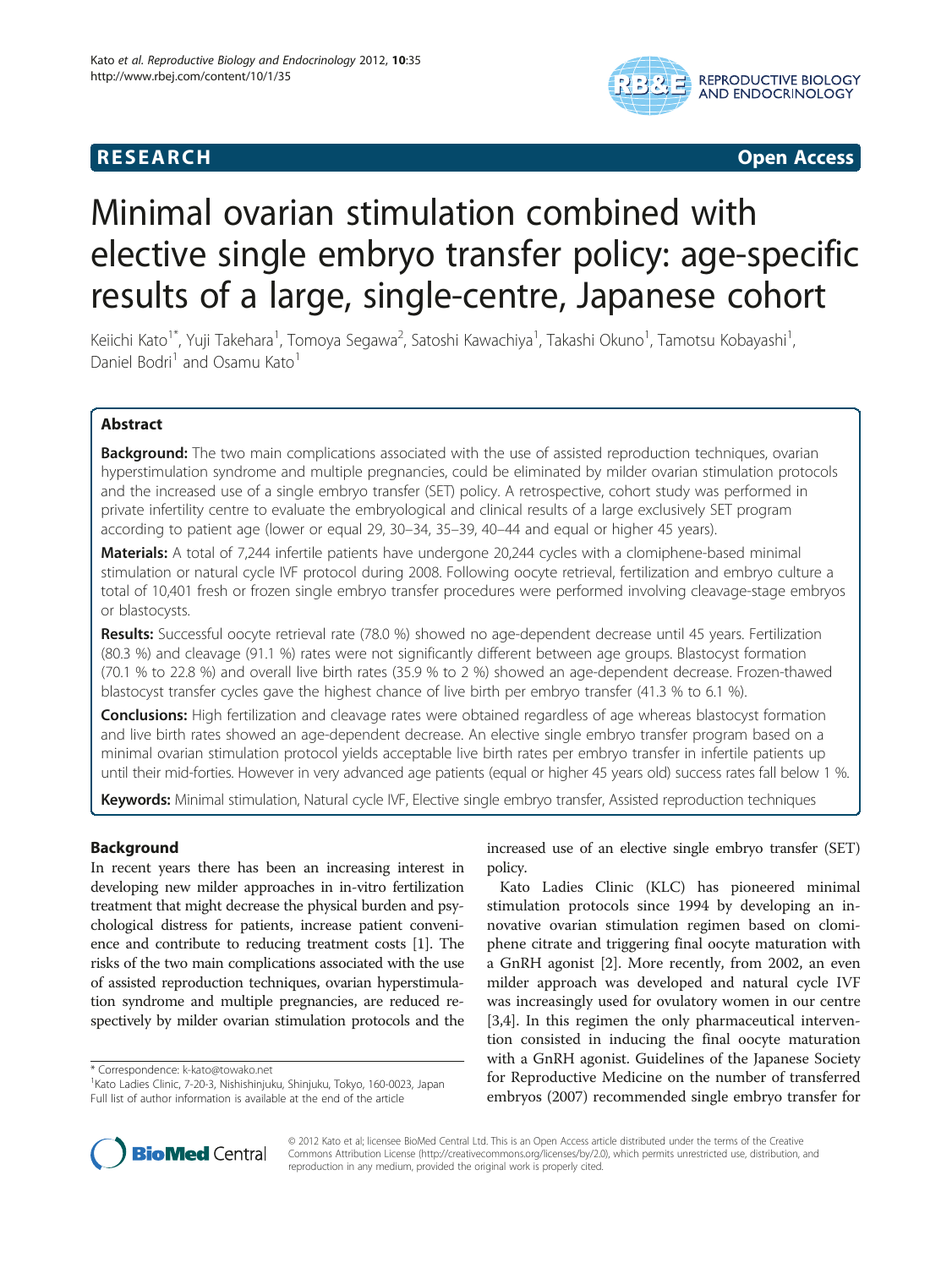good-prognosis patients especially in case of blastocyst transfers. SET has been a routine practice in KLC for more than a decade however a 100 % single embryo transfer policy was implemented in our center for blastocyst transfers from 2006 and for cleavage-stage embryos from 2008.

The purpose of the present study is to report the results of an exclusively single embryo transfer program based on mild ovarian stimulation/natural cycle IVF protocols with over 20,000 started cycles and to analyze outcome according to patient age.

# Methods

### Patients

The study period was between January and December 2008 including all cycles performed in KLC. Institutional Review Board approval was not required for the present study due to its retrospective nature and to the fact that study data was constantly managed in a way which excluded the identification of subjects. Our patient population was composed of infertile patients of advanced mean age  $(39.4 \pm 4.7 \text{ years})$ including many patients with previous failed treatment cycles performed in others centers. A clomiphene based minimal stimulation protocol was used in the majority of our patients whereas from 2002 onwards natural cycle IVF was increasingly offered to normally cycling women.

# Data collection

A dataset was created by summarizing all oocyte retrievals and embryo transfers procedures (including fresh cleavage, fresh blastocyst, vitrified cleavage and vitrified blastocyst transfers) performed during the study period according to five different female age groups (≤29, 30–34, 35–39, 40–44 and ≥45 years). Because it was not possible to link original oocyte retrievals with their respective embryo transfer procedures (when elective cryopreservation occurred with a subsequent frozen-thawed embryo transfer in the next cycle) or to follow-up patients who performed successive stimulation cycles, we could not calculate pregnancy rates per started cycle or cumulative success rates. However an estimate of "per planned oocyte retrieval" success rates was done by dividing all live births (that resulted from different types of embryo transfer procedures) by the number of planned oocyte retrievals in the same age group. This would lead to minimal bias because the only imprecision would result from patients who performed their frozen-thawed embryo transfer outside of the one-year study period or who moved to a different age group during the short time interval between oocyte retrieval and subsequent frozen embryo transfer.

# Minimal stimulation and natural cycle IVF protocol

All patients received detailed information about the proposed treatment option. A written informed consent was obtained from the participants of the study and they have also agreed that their de-identified data could be used for research purposes. A clomiphene citrate (CC) based minimal stimulation protocol was used in the majority of cycles (82 %) whereas unstimulated natural cycle IVF (16.2 %) or letrozole stimulated cycles (1.8 %) were used in a smaller proportion of started cycles. Details of the clomiphene-based minimal stimulation protocol were described previously [[2\]](#page-5-0). Briefly CC (50 to 100 mg/day) was administrated orally with an extended regimen from cycle day 3 until the day before inducing final oocyte maturation. Human menopausal gonadotropin (hMG) or recombinant FSH was added in the form of injections (50 to 150 IU/every other day) or nasal spray in 77.4 % of CC-based stimulation protocols in order to obtain 1 to 4 mature follicles. Monitoring involving ultrasound scan and hormonal profile (E2, LH and progesterone) was usually started on day 8 and continued every other day until triggering day. Ovulation triggering was performed with a GnRH agonist, busereline (Suprecur, 600 μg), administered in a nasal spray form.

In the natural cycle IVF protocol the only pharmaceutical intervention consisted of inducing the final oocyte maturation with a GnRH agonist. Monitoring consisted of an ultrasound scan and hormonal profile (E2, LH and progesterone) and was usually started in the morning of day 10 and/or 12 according to the patient's cycle length. When the leading follicle reached 18 mm with a concomitant E2 level ≥ 250 pg/ml oocyte retrieval was scheduled. Oocyte retrieval was usually performed 30–34 hours after triggering although in some cases where the start of the LH surge was detected it was anticipated to 20–30 hours after triggering [[4\]](#page-5-0).

# Oocyte retrieval, conventional insemination and ICSI procedure

The absence of follicles on ultrasound before starting the oocyte retrieval was assumed to be due to premature ovulation. Oocyte retrieval was performed without anesthesia using an extra-thin 21 G needle (Kitazato, Japan). Follicular flushing was not used during the retrieval. Conventional insemination was performed approximately 3 hours after retrieval and intracytoplasmic sperm injection (ICSI) was performed after a 5 hour interval. The P1/cleavage stage medium supplemented with 10 % SSS (Irvine Scientific, US) was used as a culture medium. ICSI was the preferred insemination method in the presence of moderate/severe male factor infertility, for oocytes that matured in-vitro after oocyte retrieval or in case of previous fertilization failure.

Fertilization assessment was done 16–20 hours after insemination. Normally fertilized zygotes with two pronuclei were cultured individually in a drop of 20 μl of Quinn's Advantage Protein Plus cleavage medium (SAGE, US) from day 1 to 3. Following this, the embryos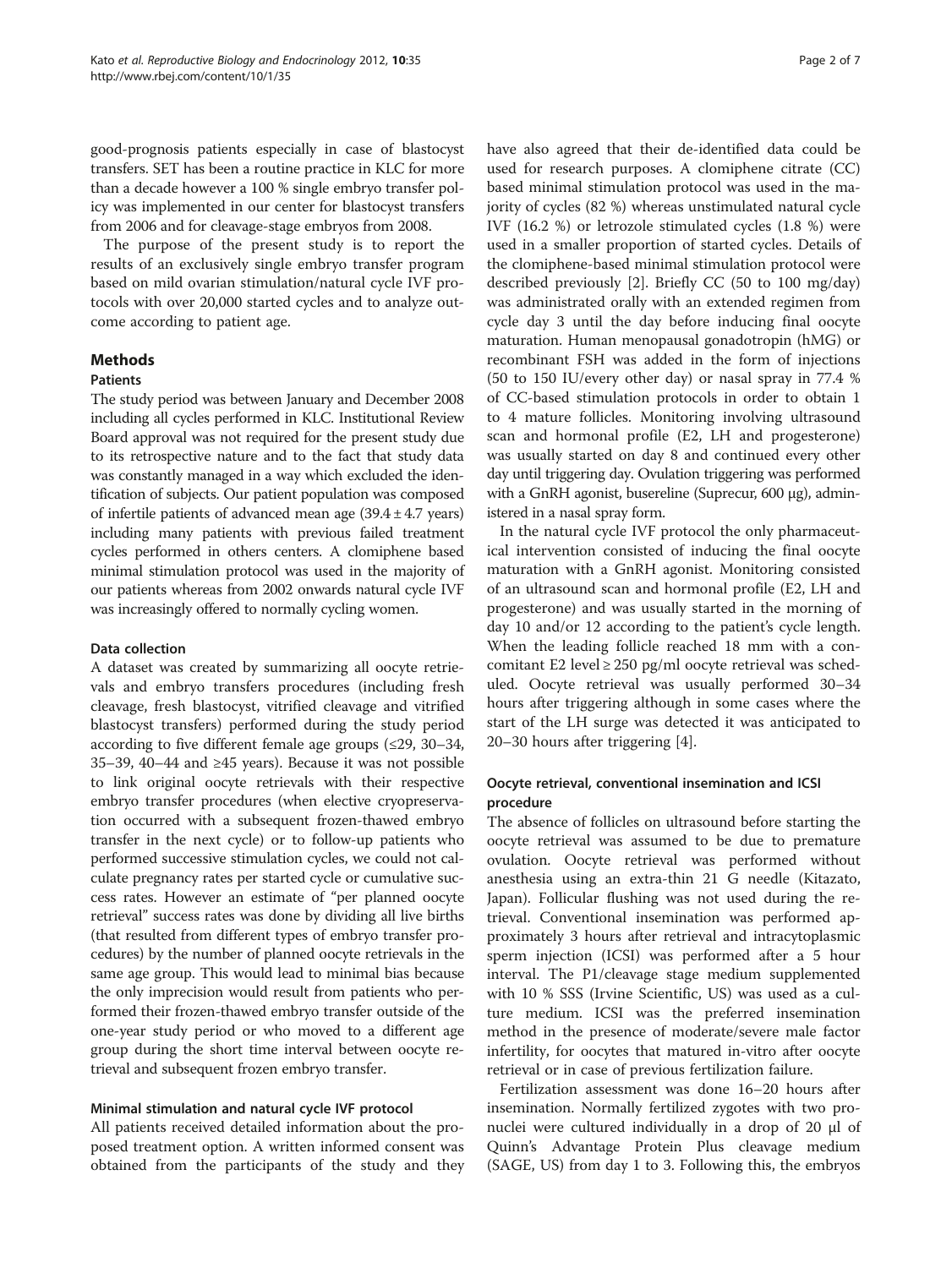were transferred to Quinn's Advantage Protein Plus blastocyst medium (SAGE, US) from day 4 to 6. All embryos were cultured at 37°C under the gas phase of 5 %  $O_2$ , 5 %  $CO_2$  and 90 %  $N_2$  with 100 % humidity in water jacket small multigas incubators (Astec, Japan). The liquid nitrogen was produced by a  $N_2$  generator system in a 10,000 class clean room environment.

# Embryo culture, frozen-thawed cycles and embryo transfer procedure

During the study period only single embryo transfers were performed in our center and an exclusive SET policy was strictly observed. Patients were counseled accordingly before their treatment started about the risk of multiple pregnancies, the benefits of an elective single embryo transfer and the possibility of embryo cryopreservation. Approximately, half of the embryo transfers (47.1 %) were performed at day 2 or 3 with a fresh cleavage-stage embryo whereas in most of the remaining cases (47.4 %) embryos were cultured to blastocyst-stage and vitrified electively for subsequent use in frozenthawed blastocyst transfer cycles. Details of the vitrification method using the Cryotop® (Kitazato, Japan) were described previously [\[5\]](#page-6-0). Elective frozen-thawed blastocyst transfer was preferred in the presence of tubal factor infertility (tubal obstruction, hydrosalpinx or the history of extrauterine pregnancy) or recurrent implantation failures with cleavage-stage embryos.

Frozen-thawed embryo transfers were performed in spontaneous natural or hormonal replacement cycles. In natural cycles, cleavage-stage embryos and blastocysts were transferred on day 2 and 5 respectively after ovulation was confirmed. In hormonal replacement cycles, transdermal estradiol patches were started from cycle day 2 and dydrogesterone was added from cycle day 11 after which cleavage-stage embryos or blastocysts were transferred 1 or 7 days later, respectively. All embryo transfer procedures were performed under vaginal ultrasound guidance using a specially designed soft catheter (Kitazato, Japan) by placing a single embryo in minimal volume to the mid-uterine cavity [\[6](#page-6-0)]. Dydrogesterone (30 mg/day orally) was routinely administered during the early luteal phase both after fresh and frozen-thawed embryo transfer procedures. Moreover intramuscular or intravaginal progesterone was also added until the 9<sup>th</sup> pregnancy week in cases where the endogenous progesterone production from the placenta was found to be insufficient.

#### Outcome measures and pregnancy definitions

Primary outcome measures were clinical pregnancy and live birth rates per embryo transfer. Secondary outcome measures were the rate of successful oocyte retrievals as well as subsequent fertilization, cleavage rates and blastocyst formation rates. Biochemical pregnancy was defined by a serum β-hCG level ≥20.0 mIU/ml approximately 14 days after embryo transfer. An intrauterine gestational sac revealed by ultrasound scan approximately 4 weeks after transfer was considered to be a clinical pregnancy. Miscarriage was defined as a pregnancy loss occurring after detection of a clinical pregnancy up to the 21<sup>st</sup> week of pregnancy. Multiple pregnancies were defined by the presence of more than one gestational sac or yolk sac or fetal heart beats. Nominal variables were analyzed by the Cochran-Armitage test for trend.  $P < 0.05$  was considered statistically significant.

#### Results

Altogether a total of 20,244 cycles were scheduled for oocyte retrieval in 7,244 patients. The mean age of patients undergoing oocyte retrieval was 39.4 ± 4.7 years (range: 22–53 years). The average number of retrieved oocytes per scheduled cycle was 1.54. The rates of premature ovulation detected at oocyte retrieval, successful oocyte retrievals and those with mature oocytes according to different age groups are summarized in Table 1. No significant differences were observed in the proportion of successful retrievals according to different age groups except a significantly lower rate in ≥45 years old women. Following oocyte retrieval no cases of intraperitoneal hemorrhage occurred that needed hospitalization. No cases of moderate/severe OHSS were observed following the above-mentioned minimal stimulation/natural cycle IVF protocols which was combined with GnRH agonist trigggering.

The fertilization, cleavage and blastocyst formation rates according to different age groups are summarized in Table [2](#page-3-0). No significant differences were observed in

|  |  |  |  |  |  | Table 1 Results of oocyte retrieval according to age |  |  |
|--|--|--|--|--|--|------------------------------------------------------|--|--|
|--|--|--|--|--|--|------------------------------------------------------|--|--|

|                              | Age (years) |            |            |            |            |             |                 |  |
|------------------------------|-------------|------------|------------|------------|------------|-------------|-----------------|--|
|                              | $\leq$ 29   | $30-34$    | 35-39      | $40 - 44$  | $\geq 45$  | Total       | $n^{\circ}$     |  |
| Planned OR, n                | 448         | 2751       | 6595       | 7600       | 2850       | 20244       | $\qquad \qquad$ |  |
| Premature ovulations, n(%)   | 10(2.23)    | 65(2.36)   | 160(2.43)  | 172(2.26)  | 60(2.11)   | 476(2.35)   | $-0.46$         |  |
| Successful OR, n(%)          | 372(83)     | 2243(81.5) | 5378(81.5) | 5838(76.8) | 1951(68.5) | 15782(78)   | < 0.0001        |  |
| ORs with mature oocyte, n(%) | 314(70.1)   | 1957(71.1) | 4787(72.6) | 5171(68)   | 1698(59.6) | 13927(68.8) | < 0.0001        |  |

a Cochran-Armitage test for trend.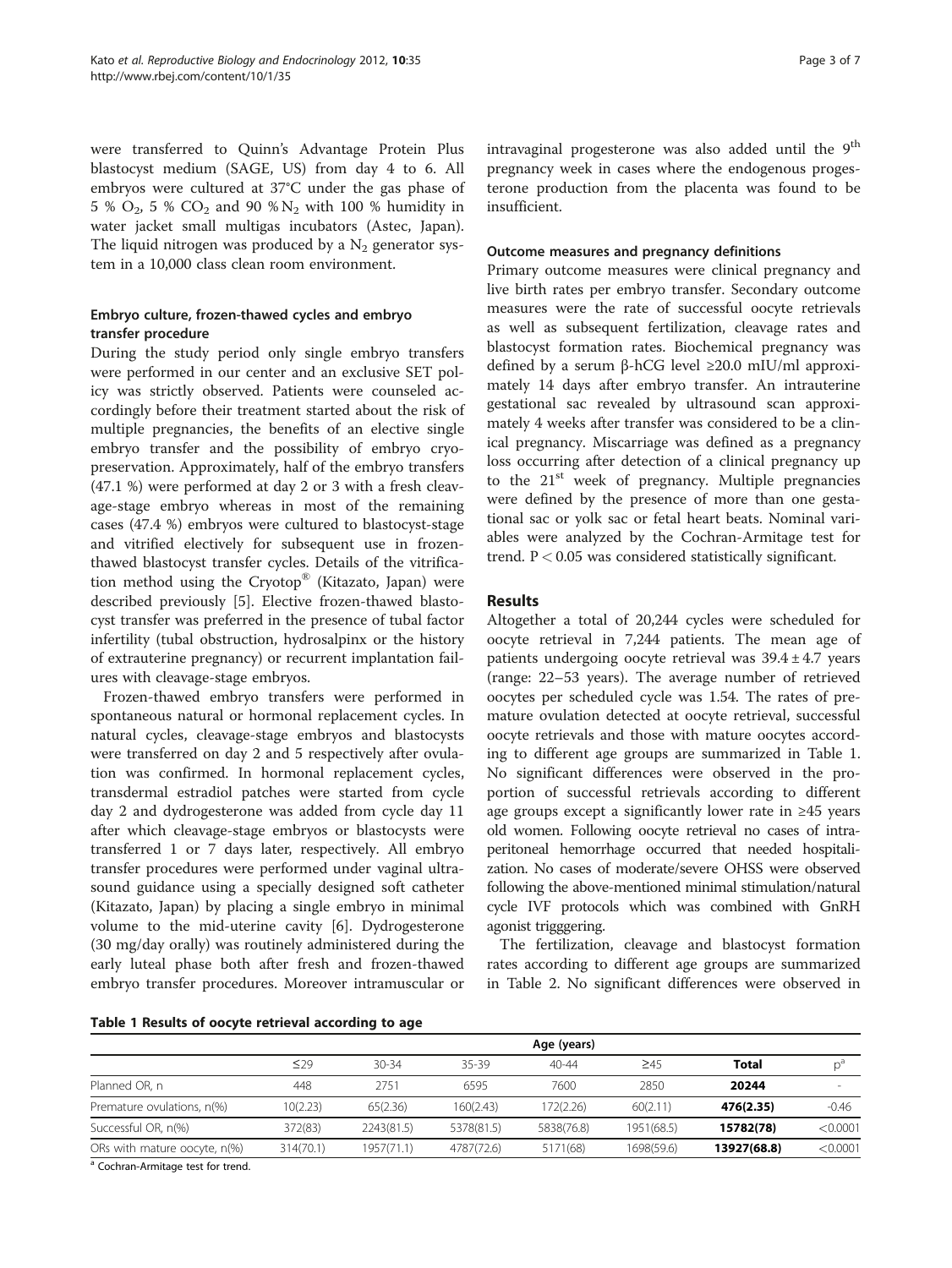<span id="page-3-0"></span>Table 2 Embryological results according to age

|                           | Age (years) |           |       |           |           |       |          |  |  |
|---------------------------|-------------|-----------|-------|-----------|-----------|-------|----------|--|--|
|                           | $\leq$ 29   | $30 - 34$ | 35-39 | $40 - 44$ | $\geq 45$ | Total | $p^a$    |  |  |
| Fertilization rate        |             |           |       |           |           |       |          |  |  |
| IVF. %                    | 76.6        | 73.6      | 76.1  | 79.9      | 77.7      | 77    | 0.07     |  |  |
| ICSI, %                   | 85.4        | 83.7      | 83.1  | 83.1      | 83        | 83.2  | 0.75     |  |  |
| Cleavage rate             |             |           |       |           |           |       |          |  |  |
| IVF. %                    | 92.4        | 89.2      | 87.5  | 88.5      | 87.7      | 88.3  | 0.7      |  |  |
| ICSI. %                   | 93.9        | 95        | 94.7  | 92.7      | 90.2      | 93.4  | 0.24     |  |  |
| Blastocyst formation rate |             |           |       |           |           |       |          |  |  |
| IVF, %                    | 70.5        | 67        | 64.4  | 49.7      | 25.9      | 57.3  | < 0.0001 |  |  |
| ICSI, %                   | 69.8        | 59.5      | 56    | 40.1      | 21.7      | 46.6  | < 0.0001 |  |  |

<sup>a</sup> Cochran-Armitage test for trend.

fertilization and cleavage rates according to different age groups within the conventional IVF and ICSI groups. However both fertilization ( $p = 0.001$ ) and cleavage rates  $(p = 0.003)$  were slightly higher in the ICSI group compared to conventional IVF. In contrast with the previous two variables the blastocyst formation rate was higher  $(p < 0.0001)$  in the conventional IVF group. The blastocyst formation rate showed a statistically highly significant agedependent decline ( $p < 0.0001$ ).

Out of a total 10,401 performed embryo transfer procedures, 4,902 (47.1 %) were fresh cleavage-stage embryo transfers, 149 (1.4 %) fresh blastocyst transfers, 416 (4 %) frozen-thawed cleavage-stage embryo transfers and 4,934 (47.4 %) frozen-thawed blastocyst transfers. The mean age of patients undergoing embryo transfer was 38.1 ± 4.1 years (range: 22–50 years). Average survival rates after thawing were 98 % for vitrified cleavage-stage embryos and 95 %, and for vitrified blastocysts. Clinical pregnancy and live birth rates per embryo transfer according to five age groups are summarized in Table 3. An age-dependent

decrease in live birth rates was observed after 35 years in all embryo transfer groups which was statistically highly significant in all except the fresh blastocyst group with the smallest sample size. The oldest patient achieving a live birth in this series was 48 years old. Compared to other groups the frozen-thawed blastocyst transfer resulted in the highest live birth rates in all age groups (Figure [1](#page-4-0)). An estimation of total live birth rates per planned oocyte retrieval showed that success rates decreased gradually from 30 to 0.46 % in ≤29 years up to ≥45 years old patients, respectively (Table [4.](#page-4-0))

Overall multiple pregnancy rates were 0.9 % consisting of monozygotic twins, which is almost comparable to the overall twinning rate of Japanese population. Extrauterine pregnancy rates were significantly lower after single blastocyst transfer 0.36 % (9/2,523) compared to cleavagestage embryos 1.41 % (19/1,351), p < 0.0001.

#### **Discussion**

The present retrospective cohort study demonstrates that an elective single embryo transfer program based on the use of minimal stimulation/natural cycle IVF protocols yields good embryological results (fertilization, cleavage, blastocyst formation rates) and leads to acceptable live birth rates in infertile patients of advanced age up until their mid-forties.

Successful oocyte retrieval rates - with the obtention of at least one mature oocyte - were not affected until 45 years of age and then drop by only approximately 10 %. As the majority of cycles were clomiphene-based this might be related to the fact that premature LH surges were efficiently blocked by the extended CC regimen [\[7](#page-6-0)]. In comparison in a recent series the rate of successful oocyte retrievals was lower in nIVF cycles compared to the observed retrieval rate in our study (66 % versus 78 %) [[4](#page-5-0)].

Table 3 Pregnancy and live birth rates per embryo transfer according to age

|                                  | Age (years) |           |           |           |           |              |          |  |
|----------------------------------|-------------|-----------|-----------|-----------|-----------|--------------|----------|--|
|                                  | $\leq$ 29   | $30 - 34$ | $35 - 39$ | 40-44     | $\geq 45$ | <b>Total</b> | $p^a$    |  |
| Fresh embryo transfer, n         | 159         | 931       | 1972      | 1428      | 412       | 4902         |          |  |
| Clinical pregnancies, n(%)       | 53(33.3)    | 324(34.8) | 507(25.7) | 179(12.5) | 4(1)      | 1067(21.8)   | < 0.0001 |  |
| Live births, n(%)                | 48(30.2)    | 275(29.5) | 376(19.1) | 106(7.4)  | 2(0.5)    | 807(16.5)    | < 0.0001 |  |
| Fresh blastocyst transfer, n     | 17          | 29        | 25        | 73        | 5         | 149          |          |  |
| Clinical pregnancies, n(%)       | 6(35.3)     | 15(51.7)  | 9(36)     | 20(27.4)  | 2(40)     | 52(34.9)     | 0.29     |  |
| Live births, n(%)                | 6(35.3)     | 11(37.9)  | 7(28)     | 10(13.7)  | 1(20)     | 35(23.5)     | 0.036    |  |
| Vitrified embryo transfer, n     | 13          | 64        | 125       | 153       | 61        | 416          |          |  |
| Clinical pregnancies, n(%)       | 5(38.5)     | 33(51.6)  | 38(30.4)  | 18(11.8)  | 2(3.3)    | 95(22.8)     | < 0.0001 |  |
| Live births, n(%)                | 4(30.8)     | 24(37.5)  | 30(24)    | 12(7.8)   | O(0)      | 70(16.8)     | < 0.0001 |  |
| Vitrified blastocyst transfer, n | 184         | 1024      | 2072      | 1489      | 165       | 4934         |          |  |
| Clinical pregnancies, n(%)       | 93(50.5)    | 553(54)   | 998(48.2) | 471(31.6) | 33(20)    | 2149(43.6)   | < 0.0001 |  |
| Live births, n(%)                | 76(41.3)    | 456(44.5) | 757(36.5) | 263(17.7) | 10(6.1)   | 1562(31.7)   | < 0.0001 |  |

a Cochran-Armitage test for trend.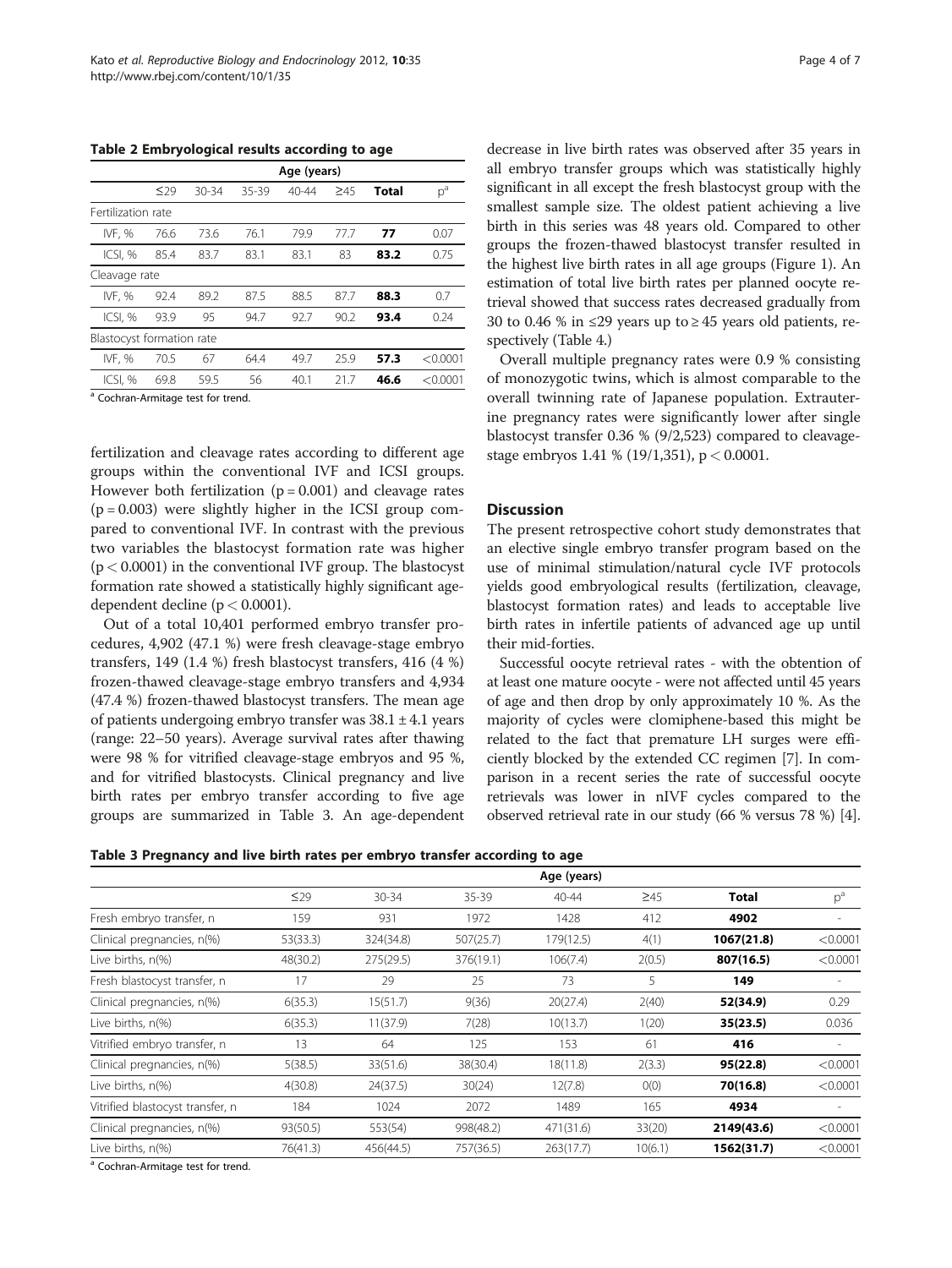<span id="page-4-0"></span>

This suggests that natural cycle IVF is especially prone to high cancellation rates due to premature LH surges and the loss of a single follicle following premature ovulation detected at the retrieval.

Fertilization and cleavage rates were high regardless of patient age. Overall fertilization rates were slightly (5-6 %) higher with ICSI which was described previously [[8](#page-6-0)]. Therefore in the context of minimal ovarian stimulation protocols where only a single or a few mature oocytes are available the routine use of ICSI might be beneficial. Conversely blastocyst formation rates were significantly lower after ICSI which might be related to a higher proportion of male factor infertility among couples requiring ICSI [[9](#page-6-0)]. Both blastocyst formation and subsequent live birth rates showed a highly significant age dependent decrease which is related to an inevitable decline in oocyte quality. Nonetheless the good overall embryological results might be related to the beneficial effect of milder stimulation protocols. It was previously demonstrated that the proportion of euploid embryos are significantly higher following milder compared to conventional high-dose ovarian stimulation [[10](#page-6-0)]. Furthermore mild approaches might also improve endometrial receptivity and luteal function which are altered following conventional ovarian stimulation. It is interesting to note that in our series, higher clinical pregnancy and live birth rates were obtained in frozen-

thawed embryo cycles compared to fresh cycles both with cleavage-stage embryos and blastocysts (Figure 1). This might be related to the potential anti-oestrogenic effect of CC on the endometrial level in fresh cycles which, in contrast, is abolished in natural cycle/hormonal replacement frozen-thawed embryo transfer cycles.

Not surprisingly and in line with previous studies [[11,12\]](#page-6-0) an age-related decline in success rates was also demonstrated in our series but in the setting of minimal ovarian stimulation. This is an important issue because our patient population is particularly biased for advanced aged women. In fact more than half (52 %) of the cycles involved ≥40 year-old infertile patients and a non-negligible proportion (14 %) represented very advanced age (≥45 years-old) women. A rough estimation of the overall efficiency of minimal ovarian stimulation is possible by comparing age-specific live birth rates per embryo transfer from our series with large US registry cohorts such as the Society for Assisted Reproductive Technology (SART, [www.sart.org\)](http://www.sart.org) data from 2008. Although success rates of our fresh cleavage-stage SET group are generally lower than SART data, the frozen-thawed SBT group yields very close or in some older age groups probably even higher results than overall results of the US cohort (with transfer of 2.2-3.3 embryos). A less biased comparison made with another European SET

Table 4 Estimated total live birth rates per planned oocyte retrieval according to age

|                               | Age (years) |            |            |            |           |             |          |  |
|-------------------------------|-------------|------------|------------|------------|-----------|-------------|----------|--|
|                               | $\leq$ 29   | $30 - 34$  | 35-39      | $40 - 44$  | $\geq 45$ | Total       |          |  |
| Planned OR, n                 | 448         | 2751       | 6595       | 7600       | 2850      | 20244       |          |  |
| Total embryo transfers n, (%) | 373(83.3)   | 2048(74.4) | 4194(63.6) | 3143(41.4) | 643(22.6) | 10401(51.4) | < 0.0001 |  |
| Total live births n, (%)      | 134(30)     | 766(27.8)  | 1170(17.7) | 391(5.1)   | 13(0.46)  | 2474(12.2)  | < 0.0001 |  |

a Cochran-Armitage test for trend.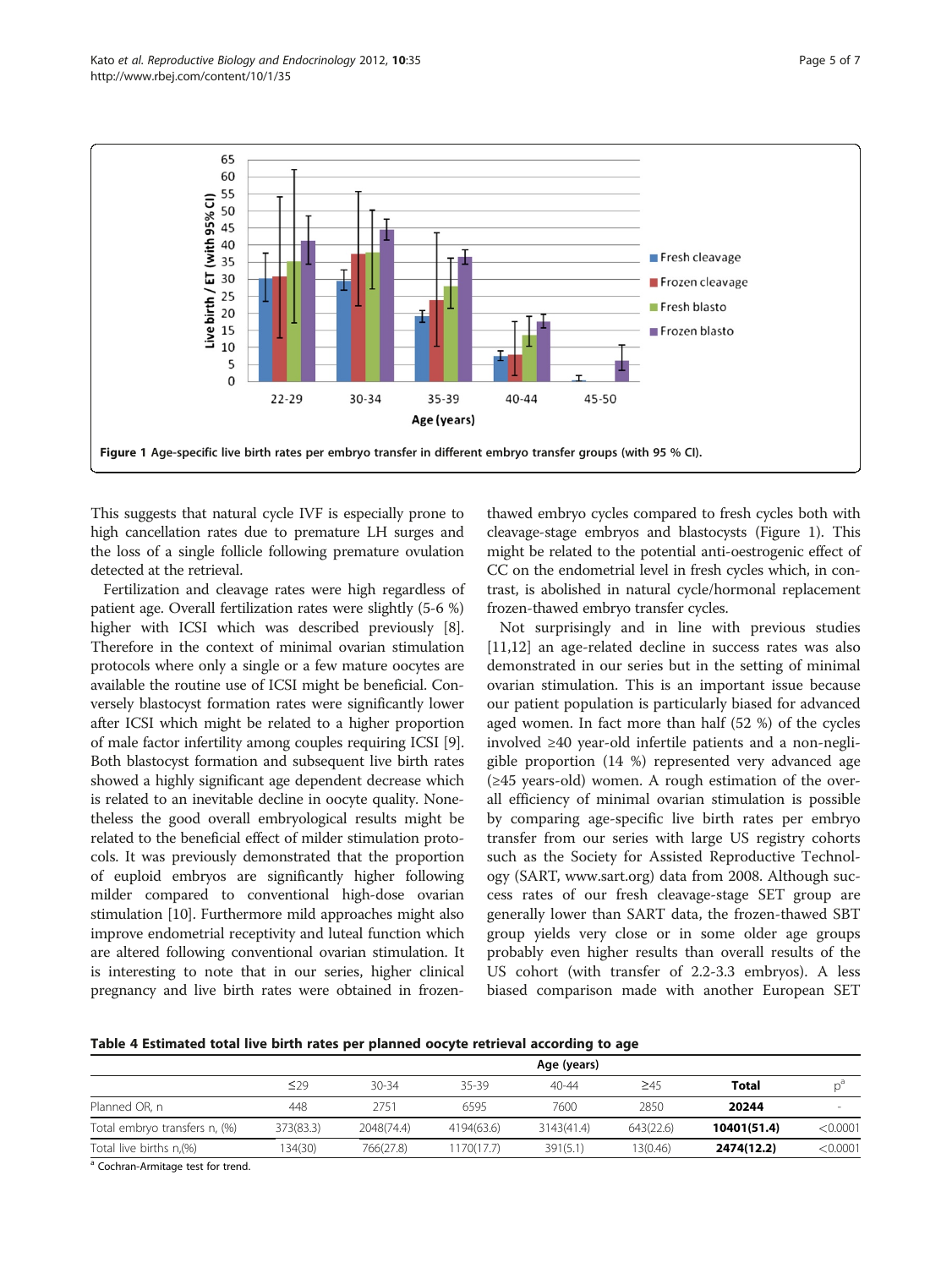<span id="page-5-0"></span>series [\[13\]](#page-6-0)- including 36–39 year old patients where conventional ovarian stimulation was used - suggests that after one transfer cycle live birth rates per embryo transfer are comparable (27.9 % versus 26 %) with the two approaches. The very advanced age  $(≤45$  years) patient group represents a particular challenge especially in Japan where oocyte donation treatment is not practiced. In our series for this age group live birth rates per started cycle have fallen below 1 % which is qualified as a "futile treatment" by recent ASRM guidelines [[14](#page-6-0)]. Nonetheless those few patients who are still able to perform a frozen-thawed blastocyst embryo transfer could achieve a somewhat more encouraging 6 % success rate. In fact most (10/13) live births in very advanced age patients in our series were obtained with this approach. In contrast it seems that less complex milder approaches such as natural cycle IVF might reach their limit in very advanced aged women.

A peculiarity of both protocols (clomiphene based and natural cycle) used in this series is that the induction of final oocyte maturation was performed with a GnRH agonist instead of hCG. To our knowledge no other group has used this approach routinely in minimal stimulation or natural cycle IVF protocols. In other clinical situations such as high-responder IVF patients or oocyte donors GnRH agonist triggering was shown to practically eliminate any risk of moderate/severe OHSS [[15\]](#page-6-0). It was also suggested that avoiding hCG might have additional beneficial effects on the maturation rate of obtained oocytes [\[16\]](#page-6-0) or luteal function [2].

An important advantage of an exclusively single embryo transfer program is the dramatic reduction in multiple gestation rates. In the previously mentioned 2008 SART cohort involving non-donor IVF cycles multiple gestation rates varied, according to age, between 15.4-33.3 % for twins and 0.6-1.9 % for triplets and occurred at all groups without exception. In the setting of a single embryo transfer program only monozygotic twinning (MZT) occurs. In our series MZT rate was low (0.9 %) compared to other reports and might be associated to blastocyst culture [[17](#page-6-0)].

In our series a reduced rate of extrauterine pregnancy was observed following blastocyst transfer in comparison with cleavage-stage embryos. It was suggested that a higher embryonic implantation potential and a lower number of transferred embryos are factors that diminish the risk of an ectopic pregnancy after assisted reproductive techniques [[18](#page-6-0)].

Limitations of the present study are related to potential heterogeneity in patient characteristics, stimulation protocols used or the presence of four different embryo transfer strategies which is inevitable when evaluating such a large number of cycles. Exact live birth rates are presented "per embryo transfer" whereas only an estimation could be performed to show "per cycle" success rates which take into account the proportion of cancelled cycles that finally did not reach embryo transfer. Moreover cumulative live were not presented in this study because it was not possible to link successive patient cycles performed over a relatively short one-year study period. On the other hand this large one year cohort from a singlecentre gives a useful insight into the overall efficiency of minimal stimulation protocols combined with a strict SET policy.

#### Conclusions

The present study shows that an elective single embryo transfer program based on minimal stimulation ovarian protocols can yield acceptable live birth rates per embryo transfer in infertile patients up until their mid-forties. In very advanced age patients (≥45 years old) however per cycle success rates fall below 1 %. The combination of mild stimulation protocols, a highly efficient embryo cryopreservation technique and a single embryo transfer policy could provide the base for establishing a new concept of innovative, patient-friendly and low-risk in-vitrofertilization treatment. Further prospectively designed studies stretching over several years are needed to evaluate age-specific cumulative live birth rates after a series of successive treatment cycles using minimal ovarian stimulation.

#### Competing interests

The authors declare that they have no competing interests.

#### Acknowledgments

The authors wish to thank Dr. Paul Z. Maguire for the linguistic revision of the manuscript.

#### Author details

<sup>1</sup> Kato Ladies Clinic, 7-20-3, Nishishinjuku, Shinjuku, Tokyo, 160-0023, Japan. <sup>2</sup>Shinbashi Yume Clinic, Tokyo, Japan.

#### Authors' contributions

KK contributed to study design, data acquisition, analysis and interpretation, critical review of the manuscript, YT TS SK TO TK and OK contributed to study design and critical review of the manuscript, DB contributed to study design, analyzed the data and drafted the manuscript. All authors read and approved the final version of the manuscript.

#### Received: 2 December 2011 Accepted: 27 April 2012 Published: 27 April 2012

#### References

- 1. Devroey P, Aboulghar M, Garcia-Velasco J, Griesinger G, Humaidan P, Kolibianakis E, Ledger W, Tomas C, Fauser BC: Improving the patient's experience of IVF/ICSI: a proposal for an ovarian stimulation protocol with GnRH antagonist co-treatment. Hum Reprod 2009, 24:764–774.
- 2. Teramoto S, Kato O: Minimal ovarian stimulation with clomiphene citrate: a large-scale retrospective study. Reprod Biomed Online 2007, 15:134-148.
- 3. Matsuura T, Takehara Y, Kaijima H, Teramoto S, Kato O: Natural IVF cycles may be desirable for women with repeated failures by stimulated IVF cycles. J Assist Reprod Genet 2008, 25:163–167.
- 4. Kawachiya S, Matsumoto T, Bodri D, Kato K, Takehara Y, Kato O: Short-term, low-dose, non-steroidal anti-inflammatory drug application diminishes premature ovulation in natural-cycle IVF. Reprod Biomed Online 2012, 24:308–313.